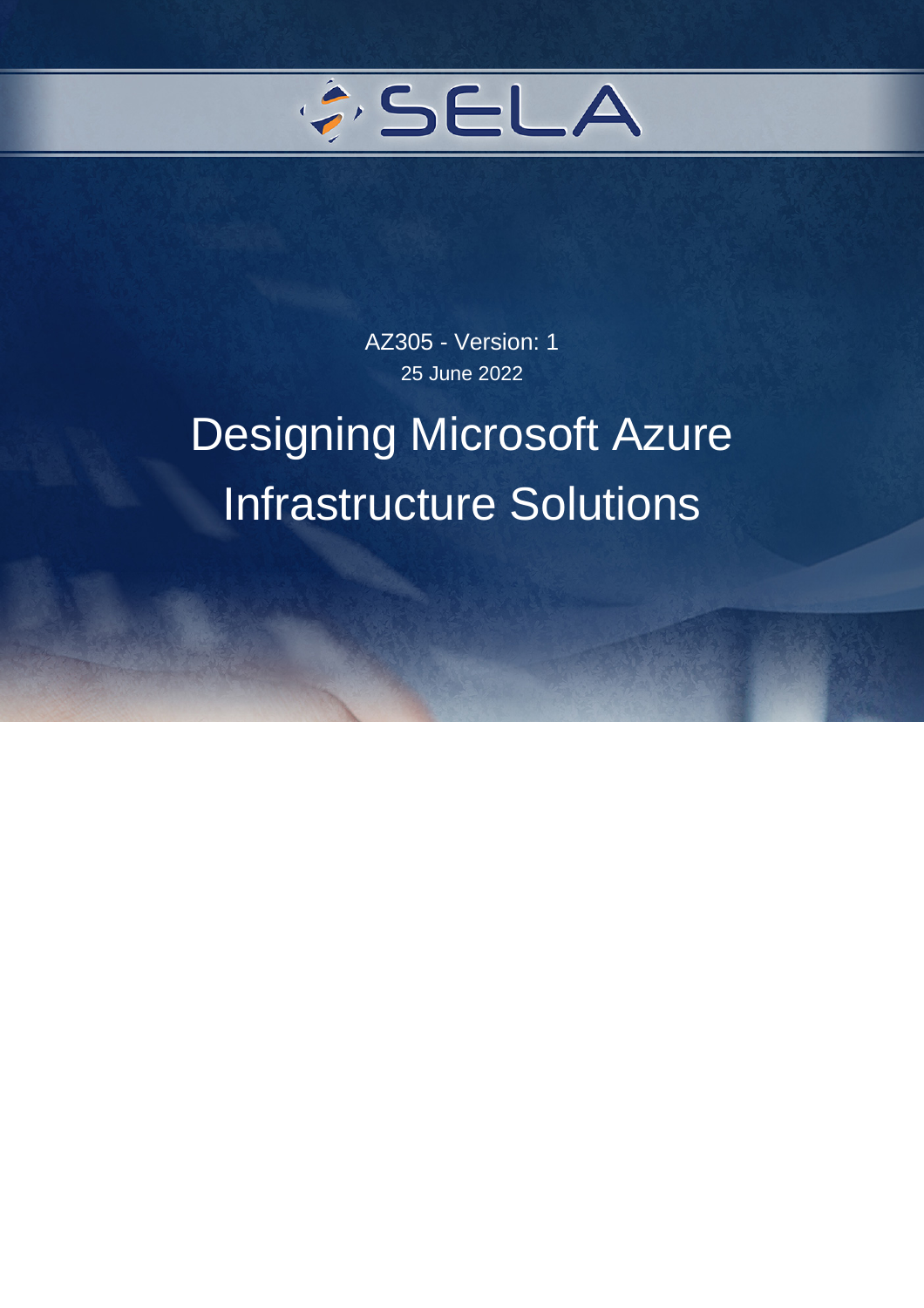

# Designing Microsoft Azure Infrastructure Solutions

AZ305 - Version: 1

# **4 days Course**

### Description: Ĩ

This course teaches Azure Solution Architects how to design infrastructure solutions. Course topics cover governance, compute, application architecture, storage, data integration, authentication, networks, business continuity, and migrations. The course combines lecture with case studies to demonstrate basic architect design principles.

### Intended audience: Ï

Successful students have experience and knowledge in IT operations, including networking, virtualization, identity, security, business continuity, disaster recovery, data platforms, and governance. Students also have experience designing and architecting solutions.

#### Prerequisites: L,

Previous experience deploying or administering Azure resources and conceptual knowledge of:

Azure Active Directory

Azure compute technologies such as VMs, containers and serverless solutions

- Azure virtual networking to include load balancers
- Azure Storage technologies (unstructured and databases)
- General application design concepts such as messaging and high availability

### Objectives: Ĭ

Design a governance solution. Design a compute solution. Design an application architecture.